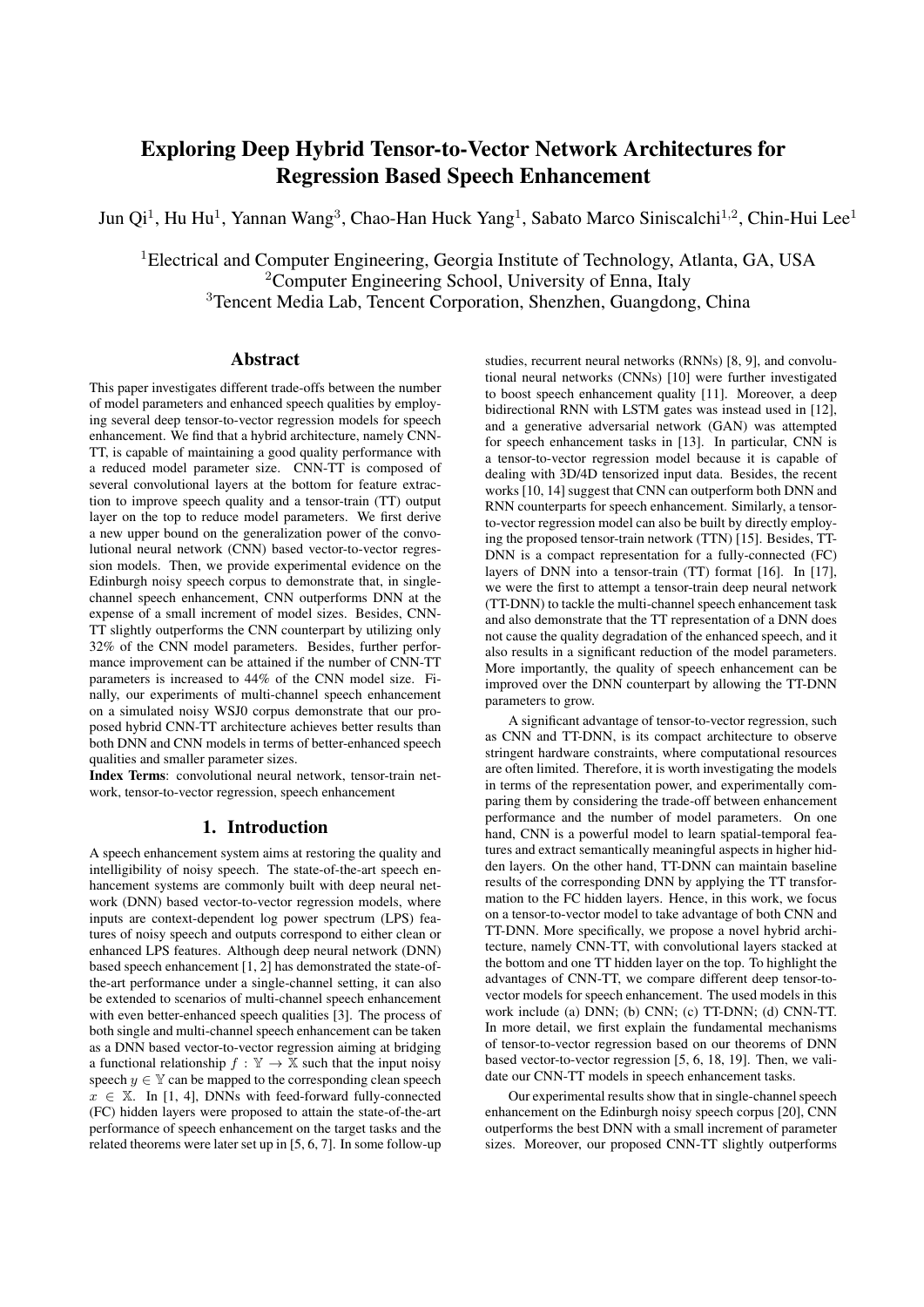

Figure 1: *Four tensor-to-vector regression models used in this study.*

CNN with only 32% of the CNN model size. A further improvement can be attained if the size of the CNN-TT model is increased up to 44% of the CNN model size. Finally, the experiments of a multi-channel speech enhancement task on a simulated noisy WSJ0 corpus [21] show the same trend that our proposed hybrid CNN-TT architecture can be favorably compared to both DNN and CNN models to achieve better-enhanced speech qualities and utilize much smaller model sizes.

## 2. Deep Tensor-to-vector Regression

Figure 1 shows all regression network architectures studied here: (a) DNN, (b) CNN, (c) DNN-TT, and (d) CNN-TT.

## 2.1. CNN Based Tensor-to-vector Regression

CNN follows a feed-forward architecture to transform a tensor input into a vector output through a sequence of convolutional neural layers [22]. The CNN based tensor-to-vector regression model has four two-dimensional (2D) convolutional layers, each having twice the number of channels of the previous layer. ReLU-based activation and Batch normalization components are appended at the output of each convolutional layer. A fully-connected (FC) layer is employed as the last hidden layer of the neural architecture to generate the desired enhanced speech vectors.

A typical convolutional layer transforms a 3-dimension input tensor  $\mathcal{X} \in \mathbb{R}^{W \times H \times C}$  into an output tensor  $\mathcal{Y} \in$  $\mathbb{R}^{(W-L+1)\times(H-L+1)\times S}$  by convolving X with a kernel tensor  $\mathcal{K} \in \mathbb{R}^{L \times L \times C \times S}$  as:

$$
\mathcal{Y}(x, y, s) = \sum_{i=1}^{L} \sum_{j=1}^{l} \sum_{c=1}^{C} \mathcal{K}(i, j, c, s) \mathcal{X}(x+i-1, y+j-1, c).
$$

In [5], we studied the representation power of DNN based vector-to-vector regression and derived upper bounds on different DNN architectures. That study allows us to better understand the successful application of DNN for speech enhancement tasks observed in [23]. To extend the theorems proposed in [5] to CNNs, we need to obtain a matrix representation for both input and kernel of the CNN. Thus, we introduce a matrix **X** of size  $W'H' \times L^2C$ , in which the k-th row corresponds to the  $L \times L \times C$  patch of the input tensor that is used to compute the  $k$ -th row of the matrix  $Y$ :

$$
\mathcal{X}(x+i-1, y+j-1, c)
$$
  
=  $\mathbf{X}(x + W'(y-1), i + L(j-1) + L^{2}(c-1)),$ 

where  $y = 1, ..., H', x = 1, ..., W', i, j = 1, ..., L$ . The kernel tensor  $K$  can be reshaped into a matrix **K** of the

size  $l^2C \times S$  as follows:

$$
\mathcal{K}(i, j, c, s) = \mathbf{K}(i + L(j - 1) + L^{2}(c - 1), s).
$$

Finally, a convolutional layer can be rewritten in a matrix format as  $Y = XK$ , and the process is illustrated as Figure 2.



Figure 2: *Convolution as a matrix-by-matrix multiplication.*

We are now ready to link CNNs with our theorems for DNN-based vector-to-vector regression in [5]. Let  $\hat{f} : \mathbb{R}^d \to$  $\mathbb{R}^q$  refer to a vector-to-vector smooth function, we can find a deep CNN  $f_{CNN}$  with B layers with ReLU activations such that Eq. (1) is satisfied,

$$
\|\hat{f} - f_{CNN}\|_2 \le \|\hat{f} - f_{CNN}\|_1
$$
  
=  $\mathcal{O}\left(\frac{q}{(L_B^2 C_B + B - 1)^{\frac{1}{d}}}\right),$  (1)

where  $C_B$  and  $L_B$  denote the numbers of channel and width of the B-th CNN layer.

## 2.2. DNN-TT Based Tensor-to-vector Regression

A DNN-TT based tensor-to-vector regression model relies on the TT decomposition, which is described as follows: For a set of integer ranks  $\mathbf{r} = \{r_1, r_2, ..., r_{K+1}\}$ , the TT decomposition factorizes a tensor  $W \in \mathbb{R}^{(m_1n_1)\times(m_2n_2)\times\cdots\times(m_Kn_K)}$ ,  $\forall i \in$  $\{1, ..., K\}, m_i \in \mathbb{R}^+, n_i \in \mathbb{R}^+$  into a multiplication of core tensors as:

$$
W((i_1, j_1), (i_2, j_2), ..., (i_K, j_K)) = \prod_{k=1}^K C^{[k]}(r_k, i_k, j_k, r_{k+1}).
$$
\n(2)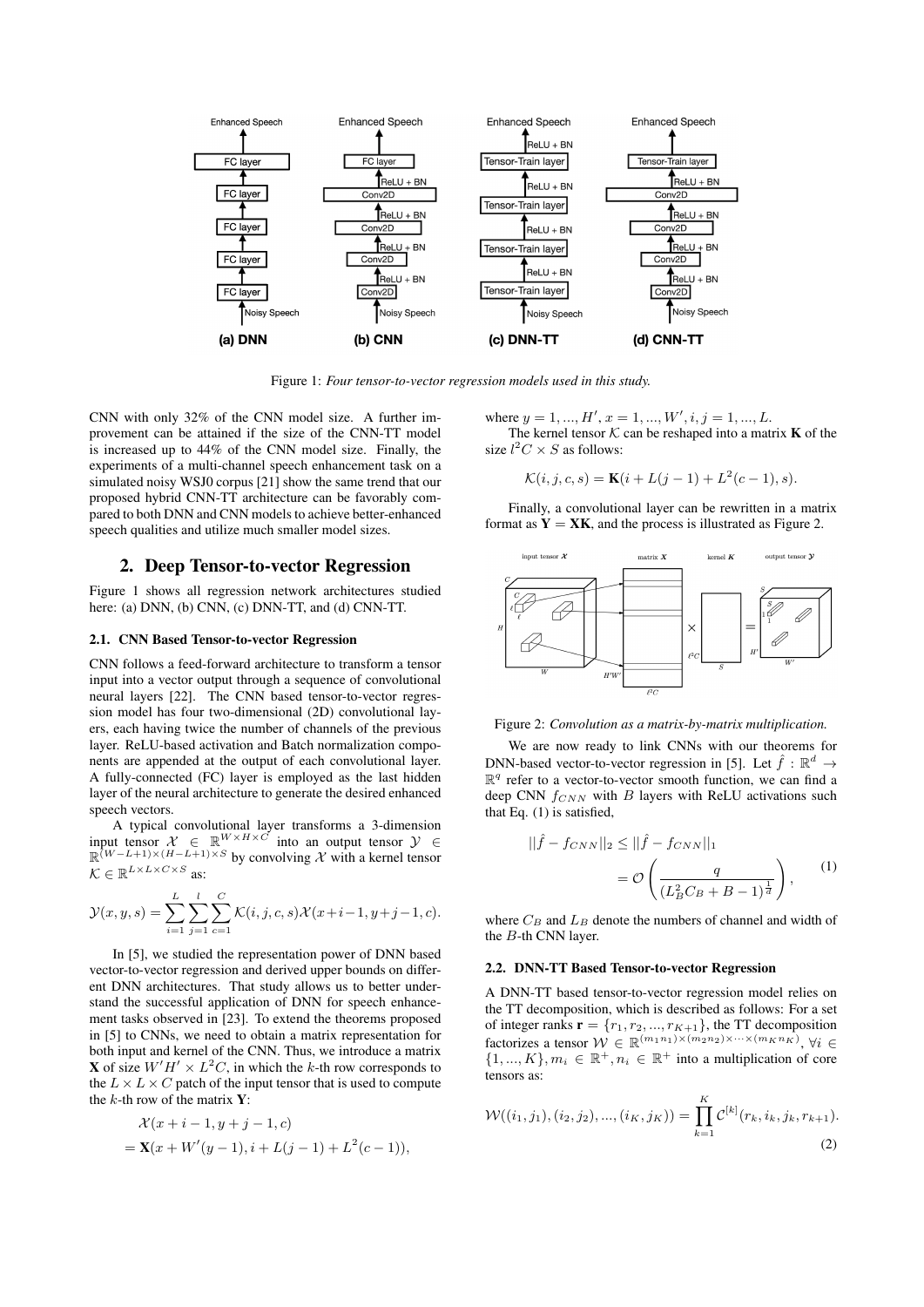

(a) DNN for Vector-to-Vector Regression (b) TTN for Tensor-to-Vector Regression

Figure 3: *A conversion from a DNN to a DNN-TT.*

where for the given ranks  $r_k$  and  $r_{k+1}$ , the k-th core tensor  $\mathcal{C}^{[k]}(r_k, i_k, j_k, r_{k+1}) \in \mathbb{R}^{m_k \times n_k}$  in which  $i_k \in \{1, 2, ..., m_K\}$ and  $j_k \in \{1, 2, ..., n_k\}$ . Besides,  $r_1$  and  $r_{K+1}$  are fixed to 1. Since DNN-TT only stores the low-rank core tensors  $\{C_k\}_{k=1}^K$ of the size  $\sum_{k=1}^{K} m_k n_k r_k r_{k+1}$ , which is much less than the size  $\prod_{k=1}^{K} m_k n_k$  for the corresponding DNN.

Figure 3 shows the relationship between a traditional hidden layer of a DNN and a tensor layer of a DNN-TT. The matrix associated with a DNN hidden layer corresponds to two matrices given the ranks, and the DNN input vector is reshaped into a higher-order input tensor. We have shown that the TT decomposition can keep the representation power of DNN [17]. In [17], we have also demonstrated that for a tensor-to-vector function  $\hat{\mathcal{T}}^*$  :  $\mathbb{R}^{J_1 \times J_2 \times \cdots \times J_K} \to \mathbb{R}^{I_1 \cdot I_2 \cdots I_K}$ , there is a DNN-TT 7 with  $k$  hidden tensor layers, such that Eq. (3) is satisfied.

$$
||\hat{\mathcal{T}} - \mathcal{T}||_2 \le ||\hat{\mathcal{T}} - \mathcal{T}||_1
$$
  
=  $\mathcal{O}\left(\prod_{k=1}^K \frac{I_k}{(r_{k-1}r_l n_{k,B} + B - 1)^{\frac{1}{r_k r_{k-1}^1 J_k}}}\right),$  (3)

where  $n_{k,B}$  is the width of  $B^{th}$  hidden layer for the k-th core tensor. The Eq. (3) suggests that DNN-TT can maintain the representation power of the corresponding DNN.

#### 2.3. CNN-TT Based Tensor-to-vector Regression

Figure 1(c) displays a hybrid tensor-to-vector regression model having both convolutional and tensor-train layers. A key benefit of this hybrid tensorized model is that the number of model parameters of the original FC layer is significantly reduced with one TTN. Moreover, we can expect that the representation power of input salient features can be preserved because of the convolutional blocks in the lower layers.

The representation power of CNN-TT combines the characteristics of both CNN and TT-DNN, and Eq. (4) demonstrates an upper bound on the performance of CNN-TT based on tensorto-vector regression. The derivation of the upper bound is based on the combination of Eqs. (2) and (3) [17].

$$
||\hat{\mathcal{T}} - \mathcal{T}||_2 \le ||\hat{\mathcal{T}} - \mathcal{T}||_1
$$
  
=  $\mathcal{O}\left(\prod_{k=1}^K \frac{I_k}{(r_{k-1}r_l c_{k,B} + B - 1)^{\frac{1}{r_k r_{k-1}^1 J_k}}}\right).$  (4)

where  $\prod_{k=1}^{K} c_{k,B} = L_B C_B$  and other notations are the same as Eqs.  $(2)$  and  $(3)$ .

## 3. Experiments and Result Analysis

## 3.1. Data Preparation

The proposed architectures were evaluated on two different speech databases. One is based on the Edinburgh noisy speech database [20], where clean utterances were recorded from 56 speakers including 28 males and 28 females from different accent regions both Scotland and the United States. Clean data were randomly split into 23075 training and 824 test waveforms, respectively. The noisy training speech materials, at four SNR levels: 15dB, 10dB, 5dB, and 0dB, were created from corrupting clean waveforms with the following noises: a domestic noise (inside a kitchen), and office noise (in a meeting room), three public space noises (cafeteria, restaurant, subway station), two transportation noises (car and metro), and a street noise (busy traffic intersection). In total, there were 40 different noisy backgrounds for synthesizing the noisy training data (ten noises  $\times$  four SNRs). As for the noisy test set, noise types included: a domestic noise (living room), an office noise (office space), one transport (bus), and two street noises (open area cafeteria and a public square). SNR values were: 17.5dB, 12.5dB, 7.5dB, and 2.5dB. Therefore, there were 20 different noisy backgrounds for synthesizing the test data.

The second one is a synthesized database with 30-hour simulated materials obtained from the clean WSJ0 corpus [21] with OSU-100-noise dataset [24], which allows us to obtain 30 hours of training waveforms and 5 hours of test ones. To simulate the noisy data, each waveform was corrupted with one kind of background noise from the noise set. The target and additional interfering speech with their corresponding RIRs were convolved to generate the final noisy waveform. In doing so, the dataset contained additive noise, interfering speakers, and reverberation.

Before we set up the training and testing sets, an improved image-source method (ISM) [25] was used to generate RIRs of reverberation time (RT60) (from  $0.2s$  to  $0.3s$ ) and the corresponding direct path response for each microphone channel. For both training and test datasets, the setting of RIRs was fixed to the same conditions, such as the room size, RT60, and all of the distances and directions. Additional detail about the data simulation procedure can be found in [3, 17].

#### 3.2. Experimental Setup

In all experiments, we use 257-dimensional normalized logpower spectral (LPS) feature vectors as inputs. LPS features were generated by computing 512 points Fourier transform on a speech segment of 32 milliseconds. For each input frame, M neighboring adjacent frames were concatenated together, which results in a total  $257 \times (2M+1) \times B$  dimensional feature, where  $B$  is the channel number of the input signal. As for the setup of TT-DNN, we ignored the first dimension of the input LPS features because it corresponded to the direct-current component. After the regression, the first dimension of input was concatenated back to the 256-dimensional output without any change. The clean speech features were assigned to the top layers of tensor-to-vector regression models as the reference during the training stage.

The DNN based regression model was adopted as a baseline model. On the Edinburgh data set, the DNN model consisted of 4 hidden layers with hidden dimensions configured to 1024, 1024, 1024, 2048, respectively. As for the WSJ0 simulated data set, we set up a 6 layer DNN model with a hidden dimension of 2048. Moreover, the CNN models kept similar deep tensor-tovector structures in all experiments and were composed of four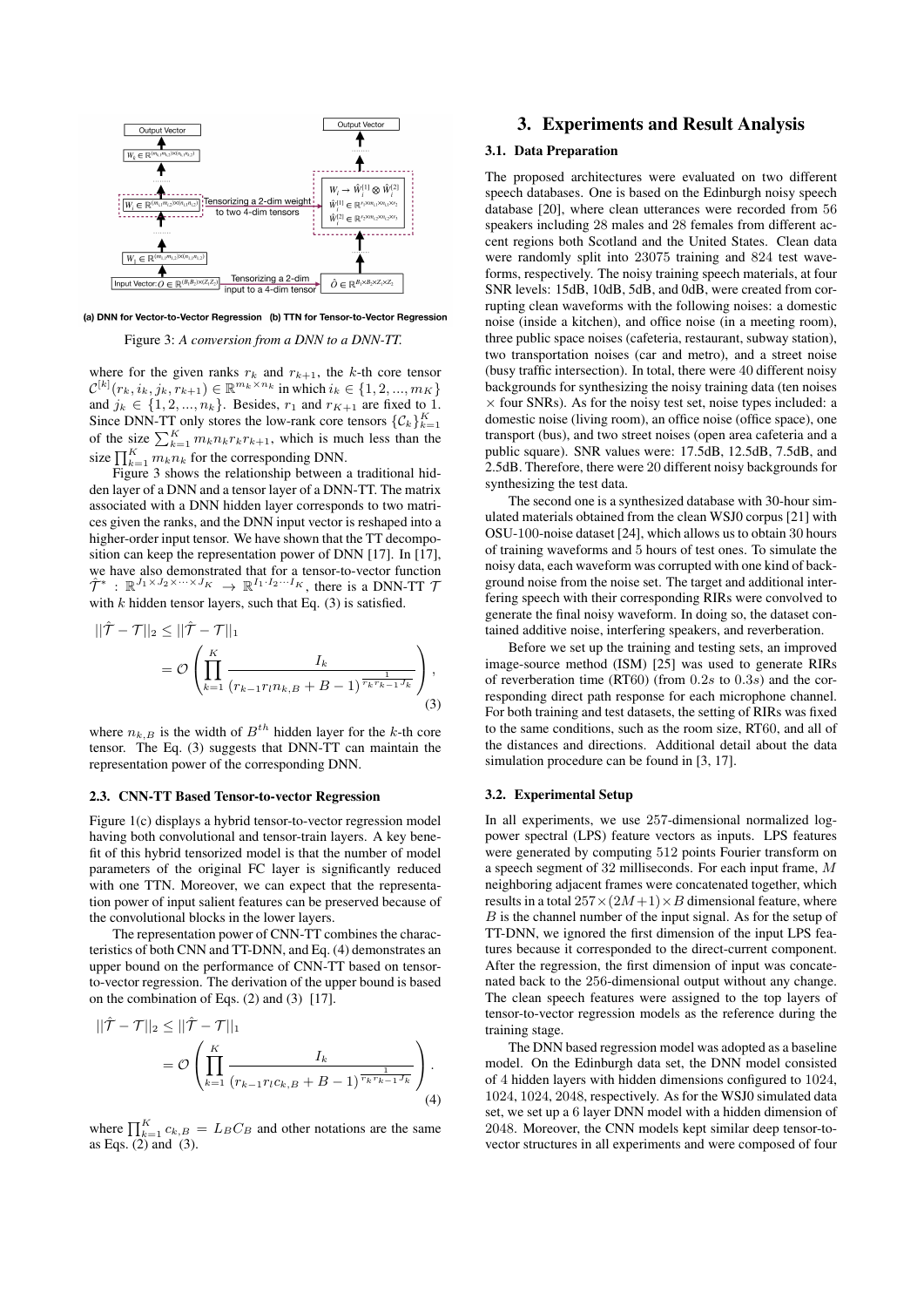Table 1: PESQ comparisons of single-channel deep speech enhancement models on the Edinburgh noisy speech database. The average PESQ score for unprocessed noisy speech is 1.97.

| Model        | Parameters # | <b>PESO</b> |
|--------------|--------------|-------------|
| <b>DNN</b>   | 5.5M         | 2.82        |
| <b>CNN</b>   | 9.1M         | 3.04        |
| DNN-TT       | 0.55M        | 2.81        |
| CNN-TT       | 0.73M        | 3.02        |
| CNN-TT       | 2.9M         | 3.09        |
| CNN-TT       | 5.1M         | 3.13        |
| CNN-Tucker-3 | 8.9M         | 2.89        |

convolutional layers with gradually increasing the number of channels according to the setup of 32-64-128-128. Moreover, the ReLU activation function and batch normalization were also utilized for each convolutional layer, and two FC layers with 2048 neurons were stacked on the top layer to generate output vectors. Besides, we used different kernel sizes on the two datasets to obtain two slightly different model sizes. Moreover, to improve the subjective perception in the speech enhancement tasks, the global variance equalization was applied to alleviate the problem of over-smoothing by correcting a global variance between estimated features and clean reference targets, and a technique of noise-aware training (NAT) was also employed to enable non-stationary awareness. Besides, the mean square error (MSE) loss was applied, which corresponds to the upper bounds of  $L_2$  norm in Eqs. (1), (3), and (4). Adam optimizer [26] with an initial learning rate of 0.002 was utilized during the training process, and the back-propagation (BP) algorithm was used to update the model parameters. The size of the context window at the input layer is set to 1 for DNN in Edinburgh data, 5 for DNN in WSJ0 simulated data, and 8 for all CNN models. The perceptual evaluation of speech quality (PESQ) [27], was employed in our experimental validation.

#### 3.3. Single-channel Speech Enhancement Experiments

Table 1 shows our experimental results on the Edinburgh noisy speech data set. Tensor-to-vector regression based on CNN can outperform the DNN baseline results in terms of a higher PESQ score (3.03 vs. 2.82). DNN-TT with much fewer parameters (0.55M vs. 5.51M) can maintain the same experimental performance of DNN, where the TT transformation was applied to the fully-connected layers. More importantly, compared with the combined convolutional and TT layers, the proposed CNN-TT can attain the highest PESQ score. If we allow the size of the CNN-TT model to increase up to 5.05M, a better speech enhancement quality can be attained with a PESQ score of 3.13.

#### 3.4. Multi-channel Speech Enhancement Experiments

The evaluation results on the 30-hour WSJ0 simulated multichannel data are shown in Table 2. The experimental results of both DNN and DNN-TT are in line with the results as shown in [17]. The usage of the DNN-TT model can significantly reduce the number of parameters without degrading the performance. Moreover, the CNN based tensor-to-vector regression model outperforms the DNN based one. Thus, CNN takes advantage of parameter reduction and the improvement of enhanced speech quality over DNN. In more detail, as for the single-channel case, CNN-TT attains a PESQ 3.04 using 2.8M parameters which correspond to CNN which attains the same PESQ score at 3.03 but costs more than 9.4M parameters. If the number of parameters is reduced to as small as 1.6M, the PESQ

| Table 2: PESQ comparisons of different deep models for multi- |
|---------------------------------------------------------------|
| channel speech enhancement on the WSJ0 corpus. The average    |
| PESQ score for unprocessed ch-1 noisy speech is 2.02.         |

| Model        | Channel #      | Parameter# | <b>PESO</b> |
|--------------|----------------|------------|-------------|
| <b>DNN</b>   |                | 27M        | 2.86        |
| <b>DNN</b>   | 2              | 33M        | 3.00        |
| <b>CNN</b>   |                | 9.4M       | 3.03        |
| <b>CNN</b>   | 2              | 9.4M       | 3.11        |
| CNN-TT       |                | 1.6M       | 2.99        |
| CNN-TT       |                | 2.8M       | 3.04        |
| CNN-TT       | 2              | 1.6M       | 3.08        |
| CNN-TT       | $\mathfrak{D}$ | 2.8M       | 3.13        |
| CNN-Tucker-3 |                | 9.2M       | 2.63        |
| CNN-Tucker-3 | 2              | 9.2M       | 2.56        |

score is decreased to 2.99. For our two-channel experiments, the CNN baseline has the same parameter numbers with a single channel one because the convolutional layer can be properly adapted to the multi-channel inputs. However, if the two fully connected layers in the CNN-based architecture with tensortrain layers, the model parameters can be significantly reduced from 9.4M to 2.8M without degrading the system performance in terms of the PESQ scores (3.13 vs. 3.11).

#### 3.5. Experimental Comparison with Tucker Decomposition

Tucker decomposition [28] is a higher-order extension to the singular value decomposition obtained by computing the orthonormal spaces associated with the different modes of a tensor. It is also meaningful to verify whether tucker decomposition applied to each CNN convolutional layer can lead to the same parameter reduction with a small drop in the PESQ value. We refer to this Tucker-reduced CNN as CNN-Tucker. Particularly, CNN-Tucker-3 means that we apply Tucker decomposition to the first three CNN hidden layers except the top one. The related results by using CNN-Tucker-3 in Tables 1 and 2 demonstrate that high-order singular value decomposition is not sufficient to obtain a smaller size deep tensor-to-vector regression model without sacrificing the speech quality.

# 4. Conclusion

We compare several tensor-to-vector regression models for speech enhancement. These models include CNN, DNN-TT, and the hybrid models composed of convolutional and TT layers, namely CNN-TT. We first discuss the representation power by linking tensor-to-vector regression to our earlier theories on DNN based vector-to-vector regression. Next, we evaluate these models for single-channel speech enhancement on the Edinburgh noisy speech database. Finally, we conduct multichannel speech enhancement on a synthesized WSJ noisy corpus. Our experimental results suggest that CNN can outperform both DNN-TT and DNN with smaller regression errors and higher PESQ scores. Moreover, when the fully-connected output layer of CNN is replaced with a TT layer to generate a hybrid regression network, we achieve even better performances by gradually increasing the model size of the TT layer. In future work, we will investigate different tensor representations to reduce the parameters of the hidden convolutional layers.